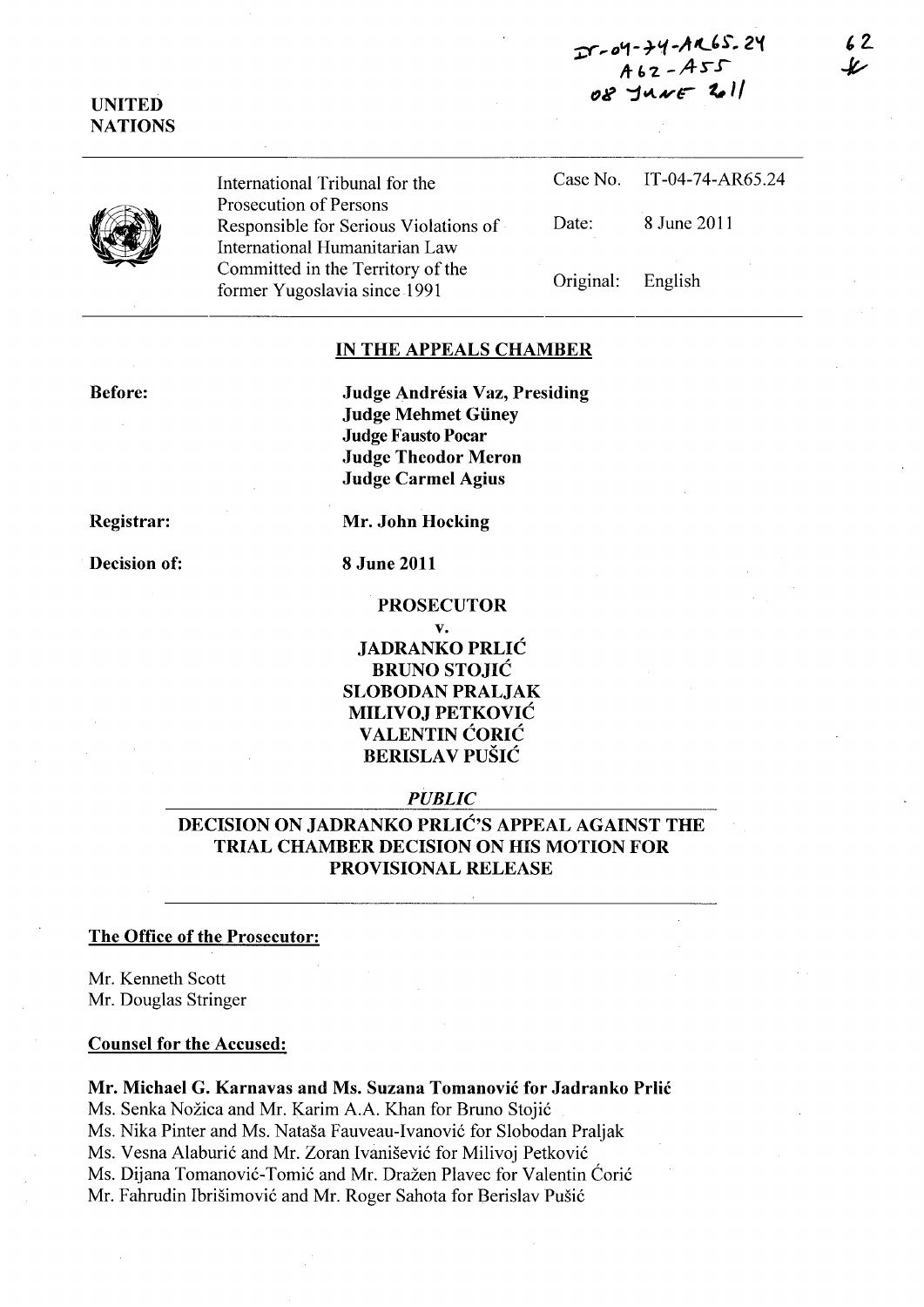1. The Appeals Chamber of the International Tribunal for the Prosecution of Persons Responsible for Serious Violations of International Humanitarian Law Committed in the Territory of the former Yugoslavia Since 1991 ("Appeals Chamber" and "Tribunal", respectively) is seised of "ladranko PrliC's Appeal Against the Trial Chamber's *Decision portant sur la demande de mise en liberté provisoire de Jadranko Prlic*", filed by Jadranko Prlic ("Prlic") on 2 May 2011 ("Appeal"), against a decision rendered by Trial Chamber **III** of the Tribunal ("Trial Chamber") on 21 April 2011, which denied Prlic's application for provisional release.<sup>1</sup> The Office of the Prosecutor ("Prosecution") filed its response on 11 May 2011.<sup>2</sup> Prlic did not file a reply.

### **I. BACKGROUND**

2. On 31 March 2011, Prlic filed a confidential motion requesting that the Trial Chamber grant him provisional release in Croatia until the delivery of the trial judgement in this case.<sup>3</sup> On 21 April 2011, the Trial Chamber denied Prlić's Motion.<sup>4</sup> The Trial Chamber was satisfied that the accused, if released, would thereafter return to detention and that he would not endanger any victims, witnesses or other persons.<sup>5</sup> However, it noted that, pursuant to the Appeals Chamber's jurisprudence, the existence of compelling humanitarian grounds must be established before provisional release may be granted in the late stages of a trial.<sup>6</sup> It found that the reasons presented by Prlic - the length of his provisional detention, past and future, and its deleterious effects on his wellbeing<sup>7</sup> – did not amount, in the absence of supporting documentation regarding such impact, to sufficiently compelling humanitarian reasons, especially considering the extended period of release requested in Prlic's Motion.<sup>8</sup>

1

<sup>1</sup>*Prosecutor v. ladranko Prlic et aI.,* Case No. IT-04-74-T, *Decision portant sur la demande de mise en liberte provisoire de ladranko Prlic,* 21 April 2011 ("Impugned Decision"), para. 42, Disposition. The English translation was filed on 23 May 2011. On 27 April 2011, the Duty Judge partially granted Prlic's request for an extension of time for the filing of his Appeal against the Impugned Decision. *See* Decision on Jadranko Prlic's Urgent Motion for an Extension of Time for his Defence to File an Appeal Against the Trial Chamber's *Decision portant sur la demande de mise en liberté provisoire de Jadranko Prlić*, 27 April 2011 (confidential).

Prosecution's Response to Appeal Against the Decision Denying Jadranko Prlic's Provisional Release, 11 May 2011 ("Response").

Prosecutor v. Jadranko Prlić et al., Case No. IT-04-74-T, Jadranko Prlić's Motion for Provisional Release, 31 March 2011 (confidential with confidential Annexes 1 and 2) ("Motion"), pp. 1, 8. Prlic estimated that the trial judgement will not be rendered before February 2012. *See* Motion, para. 21.

Impugned Decision, para. 42, Disposition.

<sup>5</sup> Impugned Decision, paras 19-20. *See also* Impugned Decision, para. 22.

Impugned Decision, para. 39.

<sup>7</sup>*See* Motion, para. 22.

<sup>&</sup>lt;sup>8</sup> Impugned Decision, paras 40-42.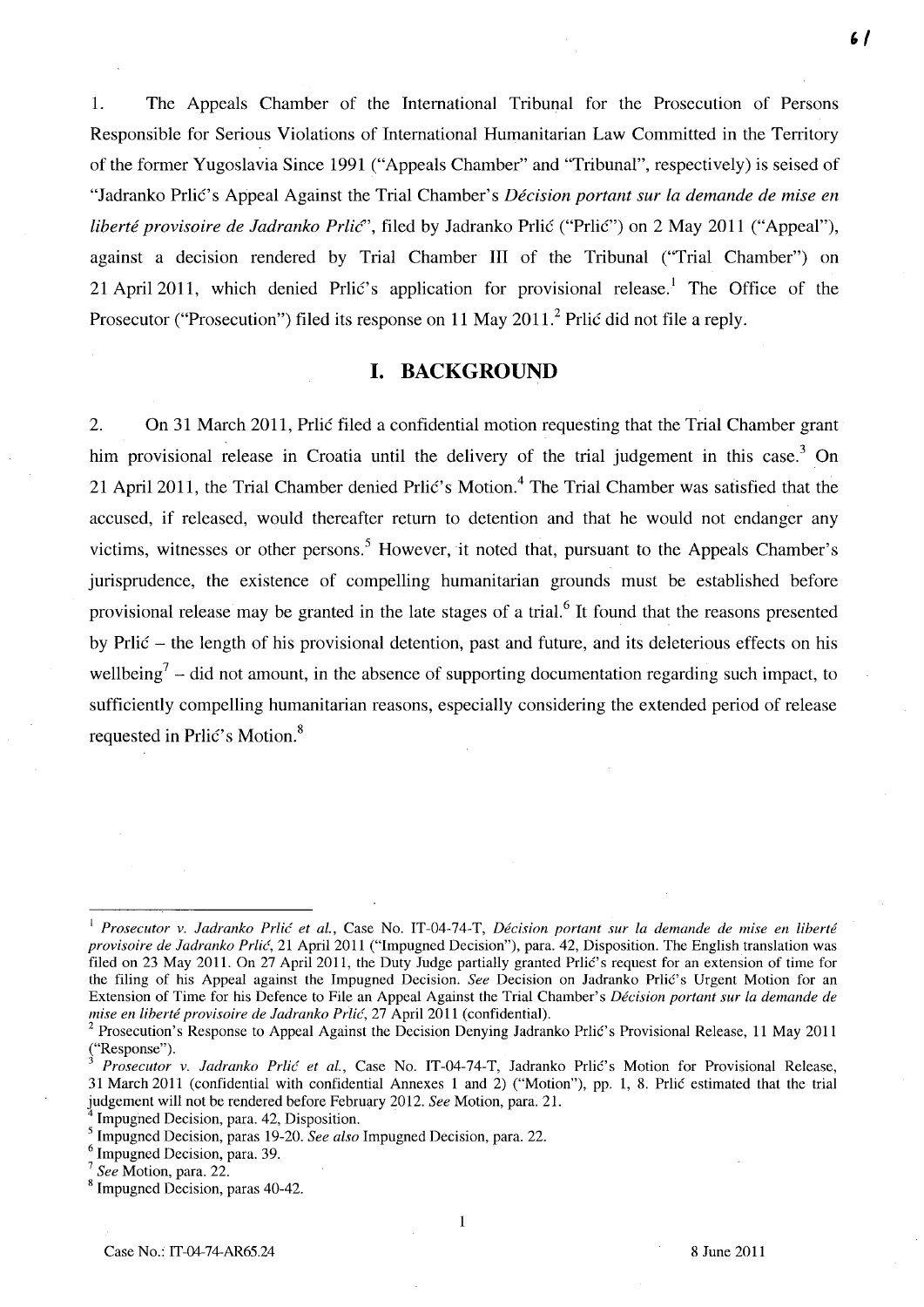## **11.** STANDARD **OF** REVIEW

3. The Appeals Chamber recalls that an interlocutory appeal is not a *de novo* review of a Trial Chamber's decision.<sup>9</sup> The Appeals Chamber has previously held that a decision on provisional release by the Trial Chamber under Rule 65 of the Tribunal's Rules of Procedure and Evidence ("Rules") is a discretionary one.<sup>10</sup> Accordingly, the relevant inquiry is not whether the Appeals Chamber agrees with that discretionary decision, but rather whether the Trial Chamber has correctly exercised its discretion in reaching the decision.<sup>11</sup>

4. In order to successfully challenge a discretionary decision on provisional release, a party must demonstrate that the Trial Chamber has committed a "discernible error".<sup>12</sup> The Appeals Chamber will only overturn a Trial Chamber's decision on provisional release where it is found to be: (i) based on an incorrect interpretation of governing law; (ii) based on a patently incorrect conclusion of fact; or (iii) so unfair or unreasonable as to constitute an abuse of the Trial Chamber's discretion.<sup>13</sup> The Appeals Chamber will also consider whether the Trial Chamber has given weight to extraneous or irrelevant considerations or has failed to give weight or sufficient weight to relevant considerations in reaching its decision.<sup>14</sup>

#### **Ill.** APPLICABLE LAW

5. Under Rule 65(B) of the Rules, a Trial Chamber may grant provisional release only if it is satisfied that, if released, the accused will appear for trial and will not pose a danger to any victim, witness, or other person, and after having given both the host country and the State to which the accused seeks to be released the opportunity to be heard.<sup>15</sup>

6. In deciding whether the requirements of Rule 65(B) of the Rules have been met, a Trial Chamber must consider all relevant factors that a reasonable Trial Chamber would have been expected to take into account before coming to a decision. It must then provide a reasoned opinion

<sup>&</sup>lt;sup>9</sup> See, e.g., Prosecutor v. *Vujadin Popović et al.*, Case No. IT-05-88-AR65.10, Decision on Radivoje Miletić's Appeal Against Decision on Miletic's Motion for Provisional Release, 19 November 2009 (public redacted version) ("Miletic Decision"), para. 4; *Prosecutor v. Jadranko Prlić et al.*, Case No. IT-04-74-AR65.14, Decision on Jadranko Prlić's Appeal Against the *Décision relative à la demande de mise en liberté provisoire de l'accusé Prlić*, 9 April 2009, 5 June 2009 *("Prlic* Decision"), para. 5.

<sup>10</sup>*See, e.g., Miletic* Decision, para. 4; *Prlic* Decision, para. 5.

<sup>&</sup>lt;sup>11</sup> See, e.g., Miletic Decision, para. 4; *Prlic Decision, para.* 5.

<sup>12</sup>*See, e.g., Miletic* Decision, para. 5; *Prlic* Decision, para. 6.

<sup>13</sup>*See, e.g., Miletic* Decision, para. 5; *Prlic* Decision, para. 6.

<sup>14</sup>*See, e.g., Miletic* Decision, para. 5; *Prosecutor* v. *Vujadin Popovic et al.,* Case No. IT-05-88-AR65.7, Decision on Vujadin Popović's Interlocutory Appeal Against the Decision on Popović's Motion for Provisional Release, 1 July 2008, para. 6.

<sup>15</sup>*See, e.g., MileticDecision,* para. 6; *PrlicDecision,* para. 7.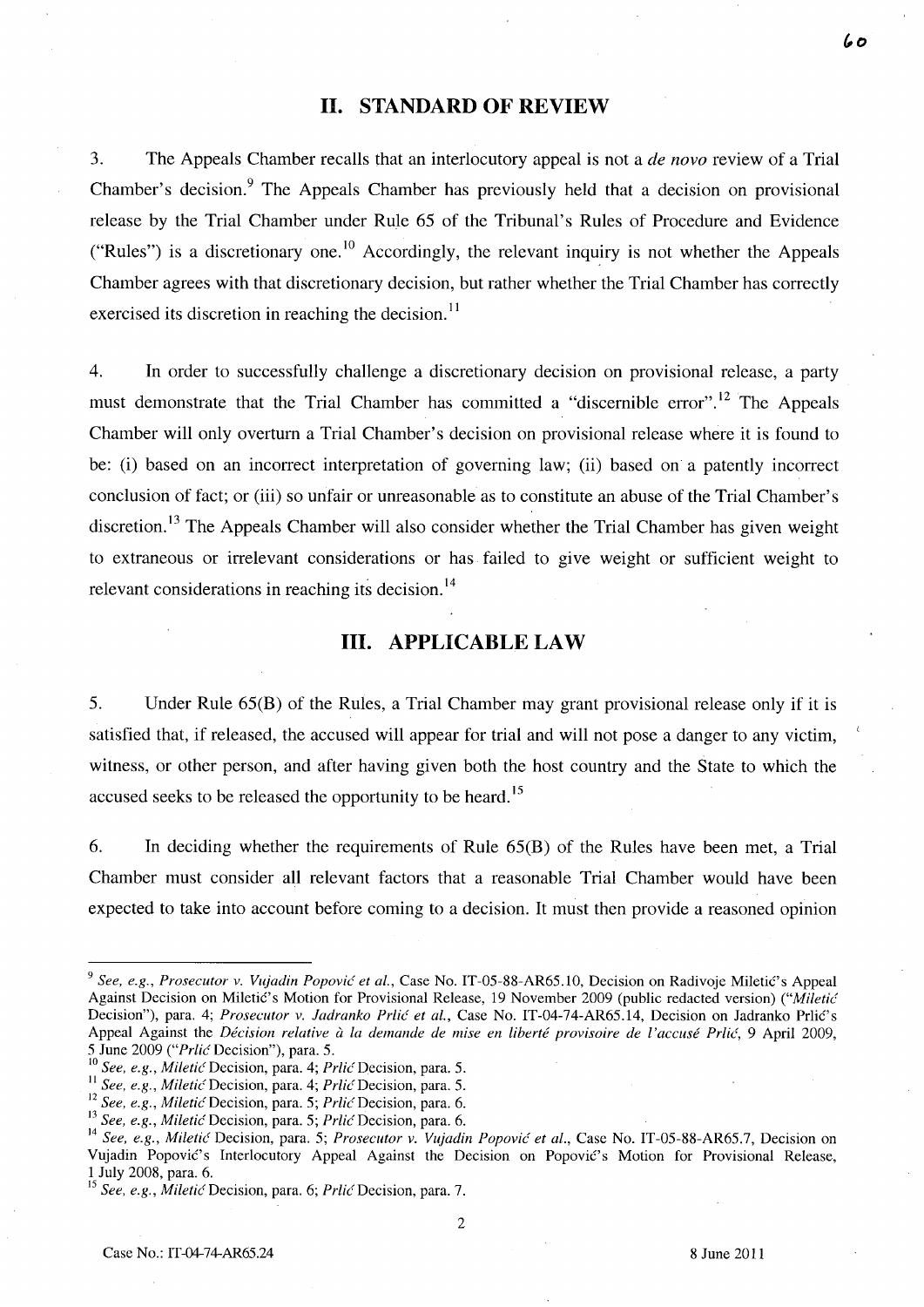indicating its view on those relevant factors.<sup>16</sup> What these relevant factors are, as well as the weight to be accorded to them, depends upon the particular circumstances of each case.<sup>17</sup> This is because decisions on motions for provisional release are fact-intensive and cases are considered on an individual basis in light of the particular circumstances of the individual accused.<sup>18</sup> The Trial Chamber is required to assess these circumstances not only as they exist at the time when it reaches its decision on provisional release but also, as much as can be foreseen, at the time the accused is expected to return to the Tribunal.<sup>19</sup> Finally, an application for provisional release brought at a late stage of the proceedings, and in particular after the close of the Prosecution case, should only be granted when sufficiently compelling humanitarian grounds exist.<sup>20</sup>

## **IV. SUBMISSIONS OF THE PARTIES.**

7. Prlic contends that the Trial Chamber erred in denying his provisional release application.<sup>21</sup> He argues that the Trial Chamber committed a discernible error by considering itself bound by the Appeals Chamber's jurisprudence on the "compelling humanitarian reasons" requirement for provisional release at the late stages of trial, given that the Trial Chamber: a) found that all the criteria for provisional release set out in Rule 65(B) of the Rules were met; and b) considered that such a requirement did not need to be established given the stage of the proceedings and the length of Prlic's past and foreseeable provisional detention.<sup>22</sup> Prlic further asserts that the Trial Chamber was under no obligation to apply the "compelling humanitarian reasons" requirement, as it is neither grounded in the Rules or the Tribunal's Statute, nor supported by international law.<sup>23</sup> He alternatively contends that, even if the Trial Chamber were bound by the Appeals Chamber's jurisprudence on the "compelling humanitarian reasons" requirement, cogent reasons in the interests of justice require that the Appeals Chamber depart from such case law.<sup>24</sup> In particular, Prlic asserts that the Trial Chamber provided its own cogent reasons why the requirement was not necessary here, noting that the close of arguments constituted a significant change of circumstances and justified reconsideration of the relevance of this criterion.<sup>25</sup> He also argues, with reference to the Trial Chamber's reasoning, that imposing the compelling humanitarian reasons requirement at

 $25$  Appeal, paras 23, 25.

<sup>16</sup>*See, e.g., Miletic* Decision, para. 7; *Prlic* Decision, para. 8.

<sup>17</sup>*See, e.g., Miletic* Decision, para. 7; *Prlic* Decision, para. 8.

<sup>18</sup>*See, e.g., Miletic* Decision, para. 7; *Prlic* Decision, para. 8.

<sup>&</sup>lt;sup>19</sup> See, e.g., Miletic Decision, para. 7; Prlic Decision, para. 8.

<sup>&</sup>lt;sup>20</sup> See, e.g., Miletic Decision, para. 7; *Prlic Decision*, para. 8.

 $21$  Appeal, p. 1.

<sup>&</sup>lt;sup>22</sup> Appeal, pp. 1, 2, paras 16-17, *referring to* Impugned Decision, para. 38. The Appeals Chamber notes that the paragraph numbers have been duplicated on page 5. The Appeals Chamber refers to the second paragraph "16".  $3$  Appeal, para. 20. *See also* Appeal, paras  $17, 29-30$ .

 $^{24}$  Appeal, pp. 1-2, paras 21-32.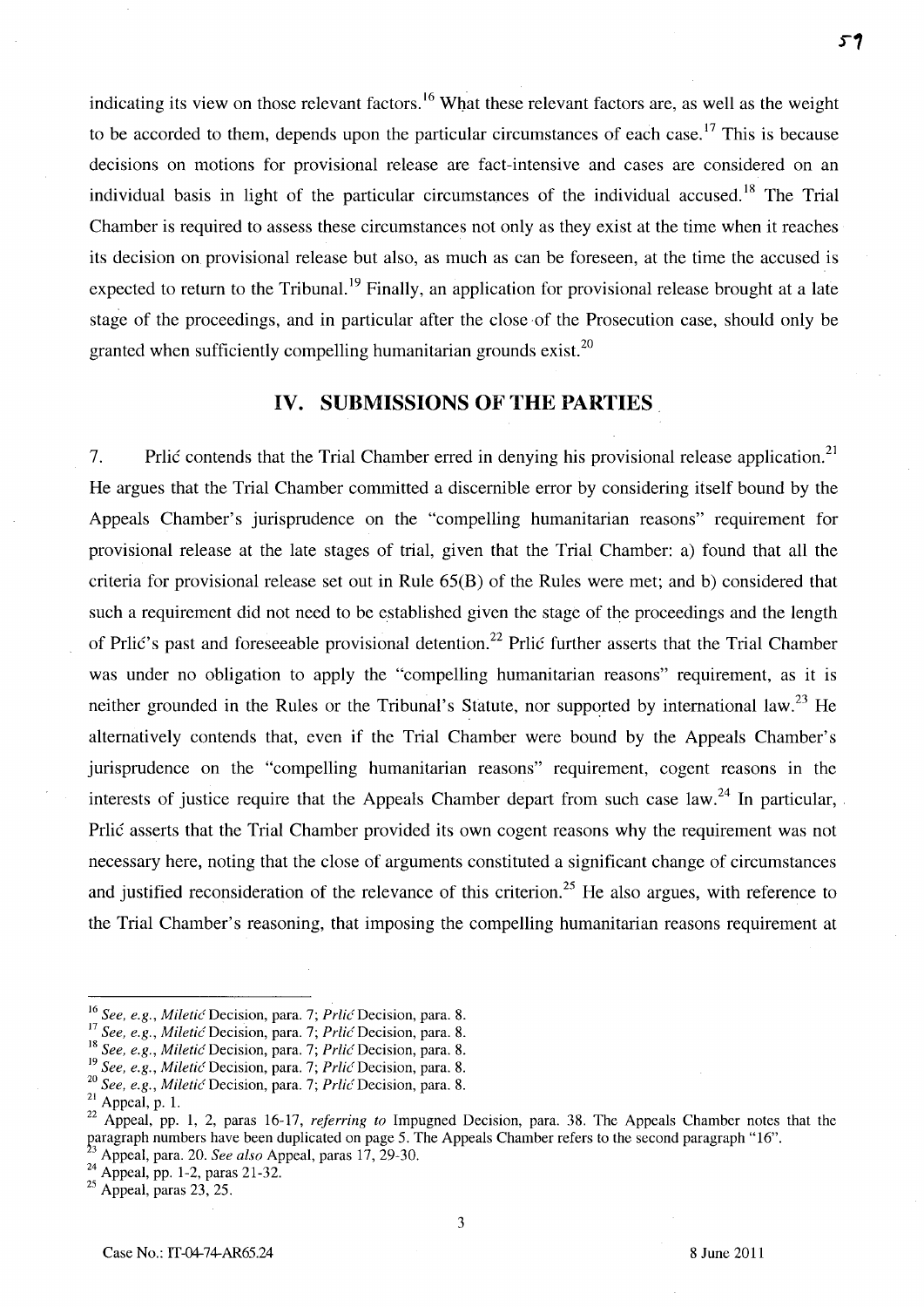this stage is inconsistent with the principle of the presumption of innocence.<sup>26</sup> In the alternative, Prlic contends that the Trial Chamber erred by finding that the length of his provisional detention, and its impact on his wellbeing, did not constitute sufficiently compelling humanitarian reasons for provisional release. $27$ 

8. The Prosecution responds that the Trial Chamber correctly considered itself bound by the jurisprudence requiring a showing of compelling humanitarian reasons for provisional release at an advanced stage of a trial.<sup>28</sup> It further asserts that there are no cogent reasons why the Appeals Chamber should depart from its previous jurisprudence on the matter.<sup>29</sup> The Prosecution contends that the "compelling humanitarian reasons" requirement is well-established in the Tribunal's jurisprudence and is consistent with international law regarding the presumption of innocence.<sup>30</sup> It also recalls one of the concerns underlying the Appeals Chamber's jurisprudence on the "compelling humanitarian reasons" requirement, namely that granting provisional release to an accused following a Rule 98 *his* ruling may have a detrimental effect upon victims and witnesses living in the same region where the accused seeks to be released.<sup>31</sup> Finally, the Prosecution argues that the mere assertion that continuing detention may affect the physical or psychological health of an accused, unsupported by concrete evidence, does not amount to a compelling humanitarian reason justifying provisional release.<sup>32</sup>

## **v. DISCUSSION**

9. The Appeals Chamber recalls its well-established jurisprudence requiring that an application for provisional release brought at a late stage of the proceedings, and in particular after the close of the Prosecution case, should only be granted when sufficiently compelling humanitarian grounds exist.<sup>33</sup> The Appeals Chamber has held that the existence of compelling humanitarian reasons only

<sup>26</sup> Appeal, para. 25, *referring to* Impugned Decision, para. 38.

 $27$  Appeal, p. 2, paras 33-36. Prlic argues that, after seven years of provisional detention, a prolonged detention of approximately another year - pending the issuance of the Trial Chamber's judgement - "will take a serious physical and psychological toll" and therefore constitutes a sufficiently compelling humanitarian reason warranting his provisional release. *See* Appeal, para. 36.

<sup>28</sup> Response, paras 8-11. The Prosecution notes that Prlic did not file a Rule 98 *his* motion. *See* Response, para. 4.

<sup>29</sup> Response, para. 19.

<sup>&</sup>lt;sup>30</sup> Response, paras 13, 19. The Prosecution notes the Appeals Chamber's holding that "the presumption of innocence does not play a determinative role in determining provisional release, since, if the presumption of innocence alone warranted release, no accused could ever be detained." *See* Response, para. 13, *referring to Prosecutor v. Milan Milutinović et al.*, Case No. IT-05-87-AR65.2, Decision on Interlocutory Appeal of Denial of Provisional Release During the Winter Recess, 14 December 2006, paras 11-12.

 $31$  Response, para. 15(d).

<sup>&</sup>lt;sup>32</sup> Response, paras 20-22. The Prosecution notes that Prlic has been provisionally detained for approximately five and a half years, and not, as he has claimed, for more than seven years. *See* Response, para. 3. *See also* Impugned Decision, para. 36.

See, e.g., Prosecutor v. Jovica Stanišić and Franko Simatović, Case No. IT-03-69-AR65.7, Decision on Franko Simatovic's Appeal Against the Decision Denying his Urgent Request for Provisional Release, 23 May 2011, p. 1; *Prosecutor v. Vujadin Popović et al., Case No. IT-05-88-AR65.11, Decision on Prosecution's Appeal Against Decision*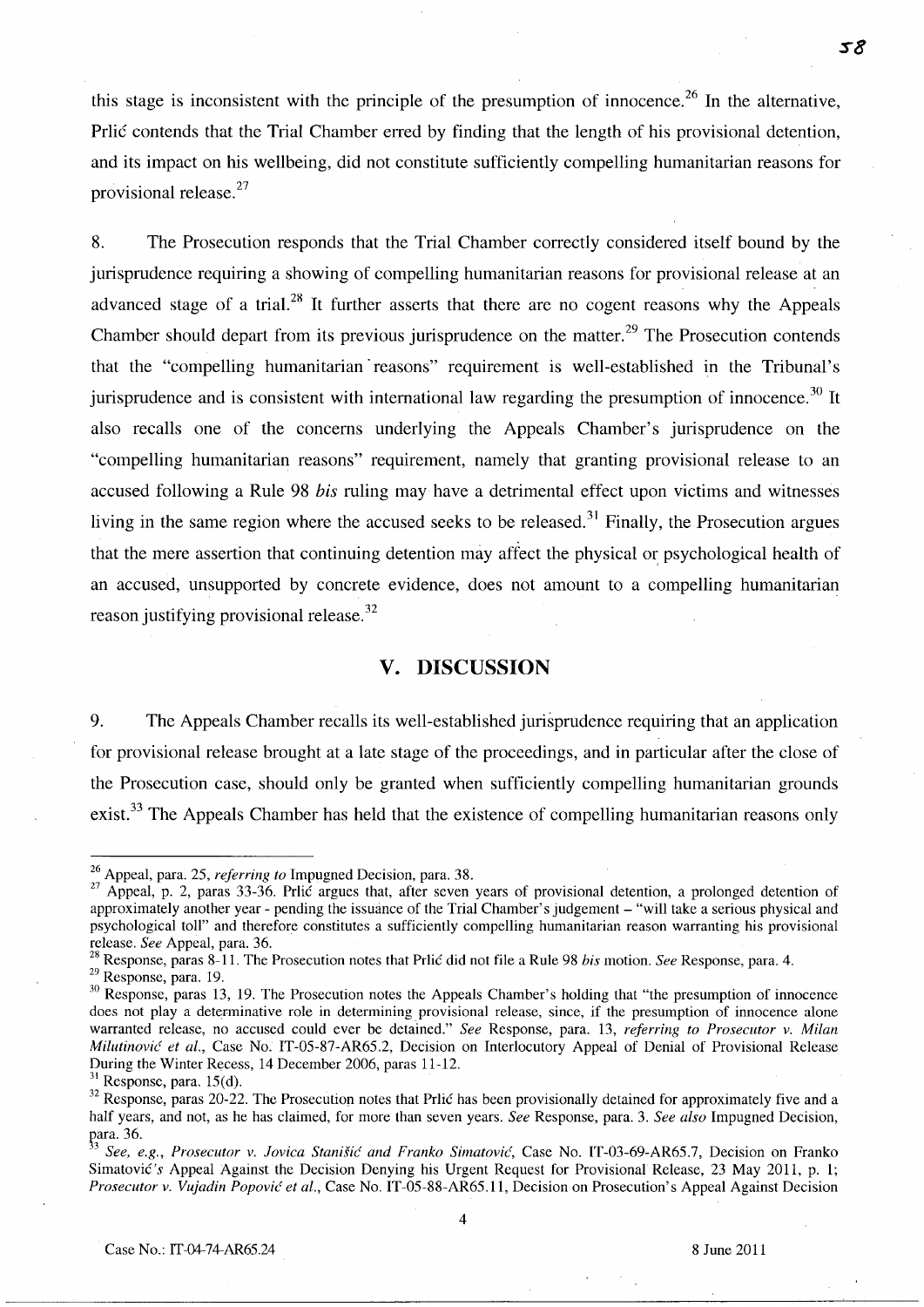become relevant if the accused has met the prerequisite requirements of Rule  $65(B)$  of the Rules.<sup>34</sup> The Trial Chamber therefore correctly applied this principle and examined whether humanitarian reasons were established after determining that the requirements of Rule 65(B) of the Rules had been met. The Appeals Chamber recalls the well-established principle that the *ratio decidendi* of the Appeals Chamber's decisions is binding on trial chambers, and that this principle is dictated, *inter alia,* by the need for certainty and predictability in the application of the law. 35 **In** light of the foregoing, the Appeals Chamber finds that the Trial Chamber did not commit any discernible error in considering itself bound by the Appeals Chamber's jurisprudence. The Appeals Chamber further finds, Judge Güney dissenting, no cogent reason to depart from this jurisprudence. The Appeals Chamber recalls that an accused's provisional release after a decision pursuant to Rule 98 *his* of the Rules could have a prejudicial effect on victims and witnesses, a concern that is equally pertinent with respect to Prlic's present request.  $36$ 

10. With regard to PrliC's challenge to the Trial Chamber's findings that he had not presented sufficiently compelling humanitarian reasons, the Appeals Chamber recalls that the possible future impact of the length of detention on an accused's health is not a sufficiently compelling humanitarian reason for provisional release.<sup>37</sup> It further recalls that a trial chamber may not reasonably find that an accused's health has been affected by the length of his provisional detention "in the absence of any precise medical information or evidence provided with respect to [the Accused's] state of health".<sup>38</sup> The Appeals Chamber therefore finds that the Trial Chamber did not err in holding that the length of provisional detention and its potential negative impact on Prlic's wellbeing, in the absence of specific and up-to-date medical information, were not sufficiently compelling humanitarian reasons to warrant provisional release.

 $54$ 

on Gvero's Further Motion for Provisional Release, 25 January 2010 (confidential), para. 7; *Miletić* Decision, para. 7; *Prosecutor v. ladranko Prlic et aI.,* Case No. IT-04-74-AR65.17, Decision on Prosecution's Appeal Against Decision on Prlic's Motion for Provisional Release, 23 July 2009 (public redacted version), para. 6; *Prosecutor v. Jadranko Prlic* et al., Case No. IT-04-74-AR65.16, Decision on Prosecution's Appeal Against Decision on Pušić's Motion for Provisional Release, 20 July 2009 (public redacted version), para. 6; *Prosecutor v. Vujadin Popović et al.*, Case No. IT-05-88-AR65.8, Decision on Prosecution's Appeal Against Decision on Gvero's Motion for Provisional Release, 20 July 2009 (public redacted version), para. 6; *Prosecutor v. Jadranko Prlić et al.*, Case No. IT-04-74-AR65.15, Decision on Prosecution's Appeal Against the Trial Chamber's Decision on Slobodan Praljak's Motion for Provisional Release, 8 July 2009, para. 7; *Prosecutor v. ladranko Prlic et al.,* Case No. IT-04-74-AR65.7, Decision on "Prosecution's Appeal from *Decision relative a la demande de mise en liberte provisoire de l'accuse Petkovic* Dated 31 March 2008", 21 April 2008 *("Petkovic* Decision"), para. 17. *See. also Edouard Karemera et al. v. The Prosecutor,*  Case No. ICTR-98-44-AR65, Decision on Matthieu Ngirumpatse's Appeal Against Decision on Remand on Provisional Release, 8 December 2009, para. 7. .

*<sup>34</sup> Petkovic* Decision, para. 17.

*<sup>35</sup> Prosecutor v. Zlatko Aleksovski,* Case No. IT-95-14/l-A, Judgement, 24 March 2000, para. 113.

*<sup>36</sup> Prlic* Decision, para. 15; *Petkovic* Decision, para. 17.

<sup>&</sup>lt;sup>37</sup> Prosecutor v. Jadranko Prlić et al., Case No. IT-04-74-AR65.10, Decision on Prosecution's Appeal of the Trial Chamber's Decision to Provisionally Release the Accused Praljak During the 2008 Summer Recess, 28 July 2008 (confidential), para. 16.

<sup>&</sup>lt;sup>38</sup> Prosecutor v. Jadranko Prlić et al., Case No. IT-04-74-AR65.15, Decision on Prosecution's Appeal Against the Trial Chamber's Decision on Slobodan Praljak's Motion for Provisional Release, 8 July 2009, para. 20.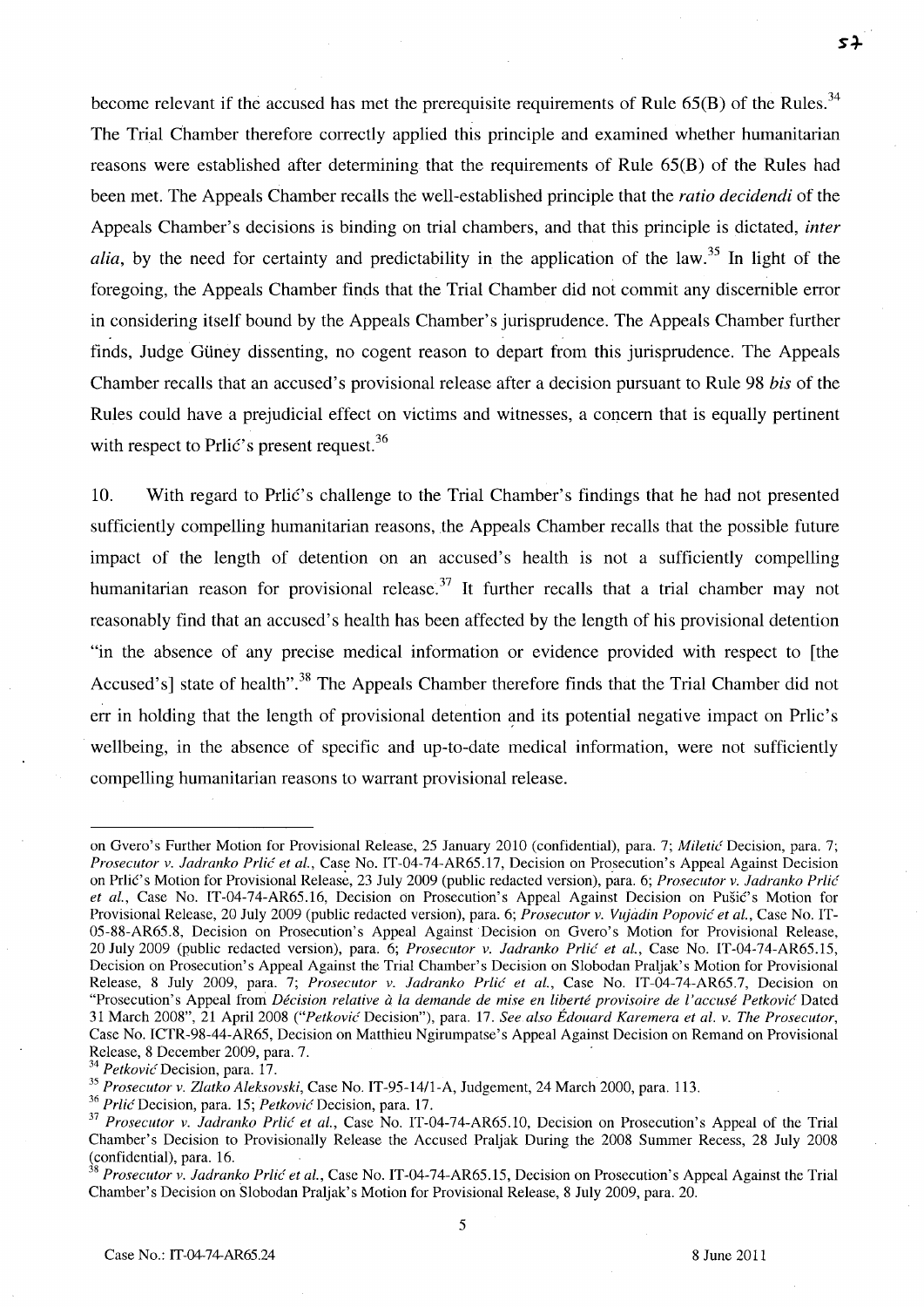## **VI. DISPOSITION**

11. For the foregoing reasons, the Appeals Chamber, Judge Giiney partially dissenting, **DISMISSES** the Appeal in its entirety.

Done in English and French, the English text being authoritative.

Judge Mehmet Giiney appends a partially dissenting opinion.

 $\frac{1}{\sqrt{2\pi}}$ 

Judge Andrésia Vaz Presiding

Dated this eighth day of June 2011 at The Hague, The Netherlands.

### **[Seal of the Tribunal]**

6